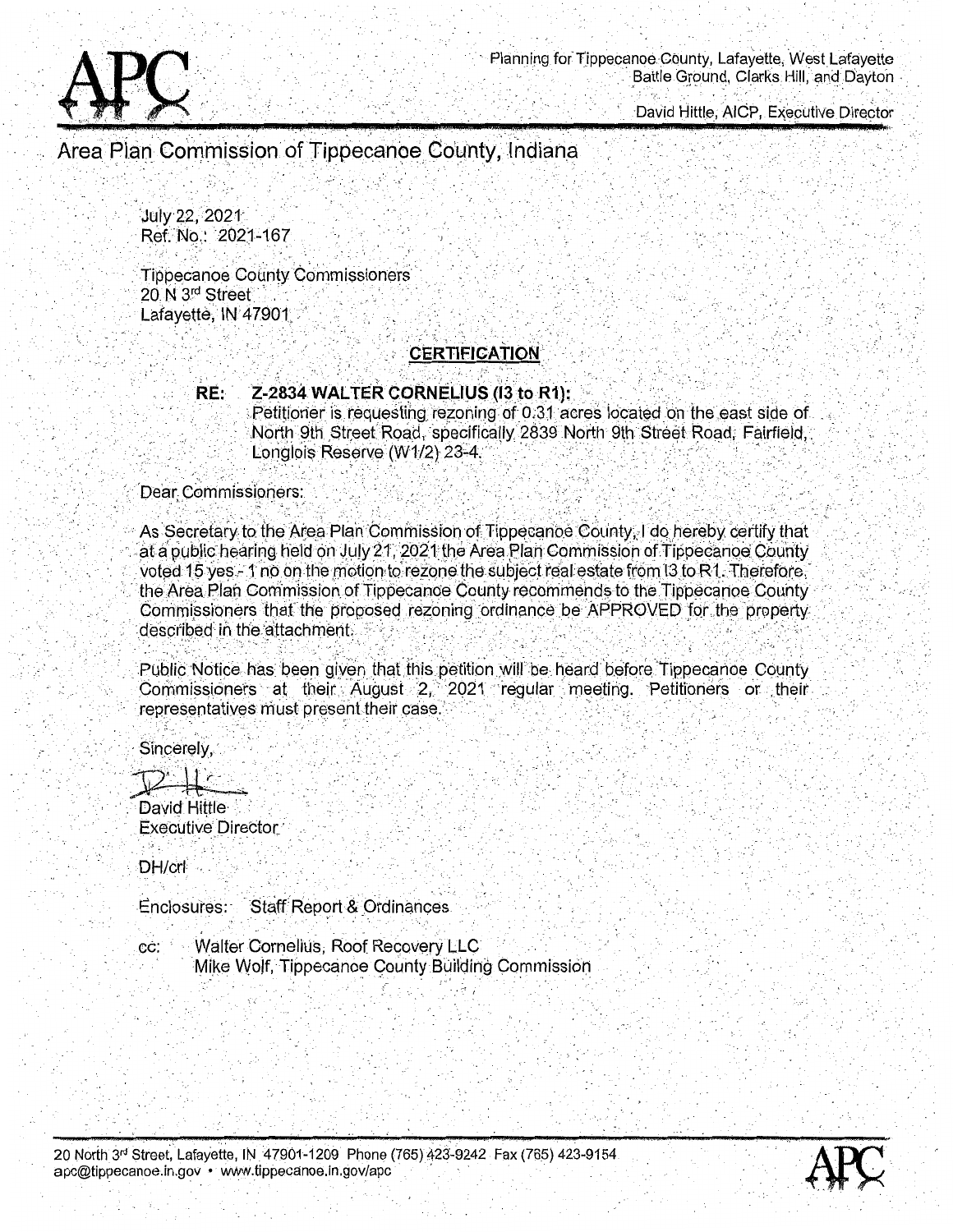# **ORDINANCE NO. 2021-18-04** AN ORDINANCE TO AMEND THE ZONING **ORDINANCE** OF **TIPPECANOE COUNTY, INDIANA, TO REZONE CERTAIN REAL ESTATE**<br>**FROM**  $\begin{matrix} \perp & \sim & \sim & \mathbb{R} \end{matrix}$

### BE IT ORDAINED BY THE **BOARD** OF **COUNTY** COMMISSIONERS OF TIPPECANOE **COUNTY, INDIANA:**

**Section** 1: The Unified Zoning Ordinance of Tippecanoe **County,** Indiana, being **<sup>a</sup>** separate ordinance and not part of a unified county code is hereby amended to rezone the following described real estate situated in  $\exists$  and  $\forall$  **Township**, Tippecanoe **County,** Indiana

<sup>A</sup>part of the West Half of Longlois **Reserve,** Township 23 **North,** Range 4 **West,** Fairfield Township, Tippecanoe County, Indiana, described as follows:

Beginning at the intersection of the northern line of the Longlois Reserve with the western right-of-way line of the L. N. A. and C. railroad Company (L & N Railroad), **said** right-of-way line being 22 feet measured at right angles from the centerline of **said** railroad as shown on Monon Railroad Plat Map VIB-25; thence southwesterly on a curve to the **left** along the said right-of-way, 150.06 feet; thence South 90°- 00' West, 81.15 feet to the right-of-way **line** of the old Battleground Road; thence North 16°-54' East, along the said right-of-way line, 140.00 feet, to the northern line of Longlois **Reserve;** thence North 90°- 00' East, along the said northern **line,** 107.00 feet to the point of beginning, containing 0.31 **acres,** more or **less.** *'* 

**Section** 2: The above-described real estate should be and the *same* is hereby rezoned from  $\Box$  3 to  $R1$ 

**Section** 3: **This** ordinance shall be in full force and effect from and **after** its **adoption.** 

**(Adopted** And **Passed** (D **nied)** by the **Board** Of **Commissioners** of **Tippecanoe County, Indiana, this**  $\frac{\partial}{\partial t}$  **day of**  $\frac{\partial}{\partial t}$   $\frac{\partial}{\partial s}$  =  $\frac{20}{\sqrt{3}}$ .

VOTE:  $\mathscr{O}_{\bigcap}$ Thomas Murtáugh, President \_\_L;r§\_\_ *Wf/A/*  David Byers, Vice President  $105$  Tyck $R$ Tracy **Brown,** Member ATTEST: */*  **Robert Plantenga, Auditor**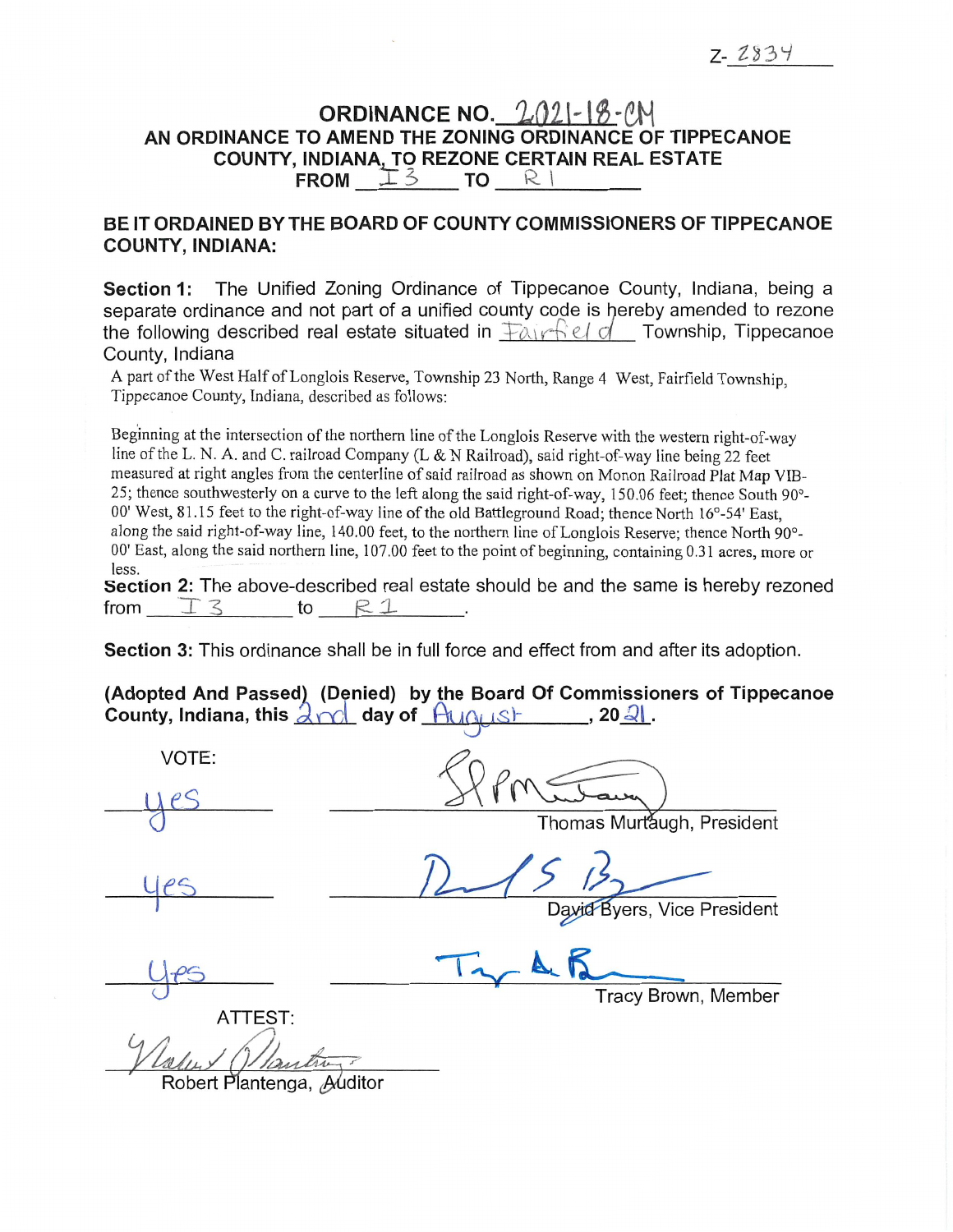$\label{eq:2.1} \mathcal{L}(\mathcal{L}^{\text{max}}_{\mathcal{L}}(\mathcal{L}^{\text{max}}_{\mathcal{L}})) \leq \mathcal{L}(\mathcal{L}^{\text{max}}_{\mathcal{L}}(\mathcal{L}^{\text{max}}_{\mathcal{L}}))$ 

 $\label{eq:2.1} \frac{1}{2}\sum_{i=1}^n\frac{1}{2}\sum_{j=1}^n\frac{1}{2}\sum_{j=1}^n\frac{1}{2}\sum_{j=1}^n\frac{1}{2}\sum_{j=1}^n\frac{1}{2}\sum_{j=1}^n\frac{1}{2}\sum_{j=1}^n\frac{1}{2}\sum_{j=1}^n\frac{1}{2}\sum_{j=1}^n\frac{1}{2}\sum_{j=1}^n\frac{1}{2}\sum_{j=1}^n\frac{1}{2}\sum_{j=1}^n\frac{1}{2}\sum_{j=1}^n\frac{1}{2}\sum_{j=1}^n\$  $\label{eq:2.1} \frac{1}{\sqrt{2}}\left(\frac{1}{\sqrt{2}}\right)^{2} \left(\frac{1}{\sqrt{2}}\right)^{2} \left(\frac{1}{\sqrt{2}}\right)^{2} \left(\frac{1}{\sqrt{2}}\right)^{2} \left(\frac{1}{\sqrt{2}}\right)^{2} \left(\frac{1}{\sqrt{2}}\right)^{2} \left(\frac{1}{\sqrt{2}}\right)^{2} \left(\frac{1}{\sqrt{2}}\right)^{2} \left(\frac{1}{\sqrt{2}}\right)^{2} \left(\frac{1}{\sqrt{2}}\right)^{2} \left(\frac{1}{\sqrt{2}}\right)^{2} \left(\$  $\label{eq:2.1} \frac{1}{\sqrt{2}}\sum_{i=1}^n\frac{1}{\sqrt{2}}\sum_{i=1}^n\frac{1}{\sqrt{2}}\sum_{i=1}^n\frac{1}{\sqrt{2}}\sum_{i=1}^n\frac{1}{\sqrt{2}}\sum_{i=1}^n\frac{1}{\sqrt{2}}\sum_{i=1}^n\frac{1}{\sqrt{2}}\sum_{i=1}^n\frac{1}{\sqrt{2}}\sum_{i=1}^n\frac{1}{\sqrt{2}}\sum_{i=1}^n\frac{1}{\sqrt{2}}\sum_{i=1}^n\frac{1}{\sqrt{2}}\sum_{i=1}^n\frac$  $\label{eq:2.1} \frac{1}{\sqrt{2}}\int_{\mathbb{R}^3}\frac{1}{\sqrt{2}}\left(\frac{1}{\sqrt{2}}\right)^2\frac{1}{\sqrt{2}}\left(\frac{1}{\sqrt{2}}\right)^2\frac{1}{\sqrt{2}}\left(\frac{1}{\sqrt{2}}\right)^2.$  $\label{eq:2.1} \begin{split} \mathcal{L}_{\text{max}}(\mathcal{L}_{\text{max}}(\mathbf{r},\mathbf{r})) = \mathcal{L}_{\text{max}}(\mathbf{r},\mathbf{r}) \mathcal{L}_{\text{max}}(\mathbf{r},\mathbf{r}) \\ = \mathcal{L}_{\text{max}}(\mathbf{r},\mathbf{r}) \mathcal{L}_{\text{max}}(\mathbf{r},\mathbf{r}) \mathcal{L}_{\text{max}}(\mathbf{r},\mathbf{r}) \mathcal{L}_{\text{max}}(\mathbf{r},\mathbf{r}) \mathcal{L}_{\text{max}}(\mathbf{r},\mathbf{r}) \mathcal{L}_{\text$  $\frac{1}{2} \frac{1}{2} \frac{1}{2} \frac{1}{2} \frac{1}{2} \frac{1}{2}$ 

> $\label{eq:2.1} \frac{1}{2} \sum_{i=1}^n \frac{1}{2} \sum_{j=1}^n \frac{1}{2} \sum_{j=1}^n \frac{1}{2} \sum_{j=1}^n \frac{1}{2} \sum_{j=1}^n \frac{1}{2} \sum_{j=1}^n \frac{1}{2} \sum_{j=1}^n \frac{1}{2} \sum_{j=1}^n \frac{1}{2} \sum_{j=1}^n \frac{1}{2} \sum_{j=1}^n \frac{1}{2} \sum_{j=1}^n \frac{1}{2} \sum_{j=1}^n \frac{1}{2} \sum_{j=1}^n \frac{$

a<br>Salah

 $\label{eq:2.1} \begin{split} \mathcal{L}_{\text{max}}(\mathbf{r},\mathbf{r}) & = \mathcal{L}_{\text{max}}(\mathbf{r},\mathbf{r}) \\ & = \mathcal{L}_{\text{max}}(\mathbf{r},\mathbf{r}) \\ & = \mathcal{L}_{\text{max}}(\mathbf{r},\mathbf{r}) \end{split}$  $\label{eq:2.1} \frac{1}{\sqrt{2}}\int_{\mathbb{R}^3} \left|\frac{d\mu}{d\mu}\right|^2 \, d\mu = \frac{1}{2}\int_{\mathbb{R}^3} \left|\frac{d\mu}{d\mu}\right|^2 \, d\mu = \frac{1}{2}\int_{\mathbb{R}^3} \left|\frac{d\mu}{d\mu}\right|^2 \, d\mu.$ 

 $\label{eq:2.1} \frac{1}{\sqrt{2}}\int_{\mathbb{R}^3}\frac{1}{\sqrt{2}}\left(\frac{1}{\sqrt{2}}\right)^2\frac{1}{\sqrt{2}}\left(\frac{1}{\sqrt{2}}\right)^2\frac{1}{\sqrt{2}}\left(\frac{1}{\sqrt{2}}\right)^2\frac{1}{\sqrt{2}}\left(\frac{1}{\sqrt{2}}\right)^2.$ 

 $\label{eq:1} \begin{aligned} \mathbf{b}^{(1)}_{\mathbf{b}} & = \mathbf{b}^{(1)}_{\mathbf{b}} \mathbf{b}^{(1)}_{\mathbf{b}} \\ & = \mathbf{b}^{(1)}_{\mathbf{b}} \mathbf{b}^{(1)}_{\mathbf{b}} \mathbf{b}^{(1)}_{\mathbf{b}} \mathbf{b}^{(1)}_{\mathbf{b}} \mathbf{b}^{(1)}_{\mathbf{b}} \mathbf{b}^{(1)}_{\mathbf{b}} \mathbf{b}^{(1)}_{\mathbf{b}} \mathbf{b}^{(1)}_{\mathbf{b}} \mathbf{b}^{(1)}_{\mathbf{b$ 

 $\left\langle \left\langle \left\langle \mathbf{y}_{0}\right\rangle \right\rangle \right\rangle \left\langle \mathbf{y}_{0}\right\rangle \right\rangle \left\langle \mathbf{y}\right\rangle \left\langle \mathbf{y}\right\rangle$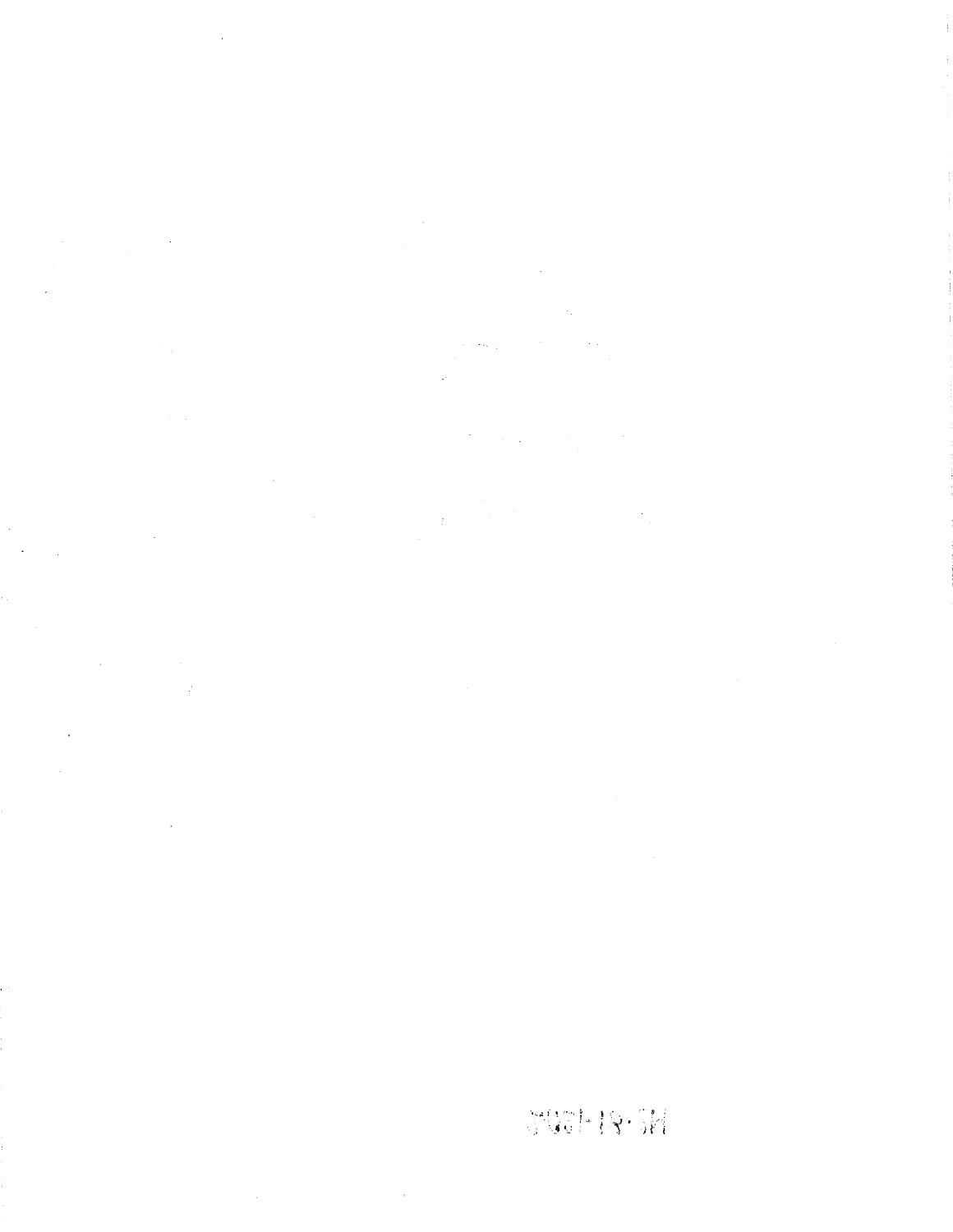**Z-2834 WALTER** CORNELIUS **(l3 to R1)** 

> **STAFF** REPORT **July 15, 2021**

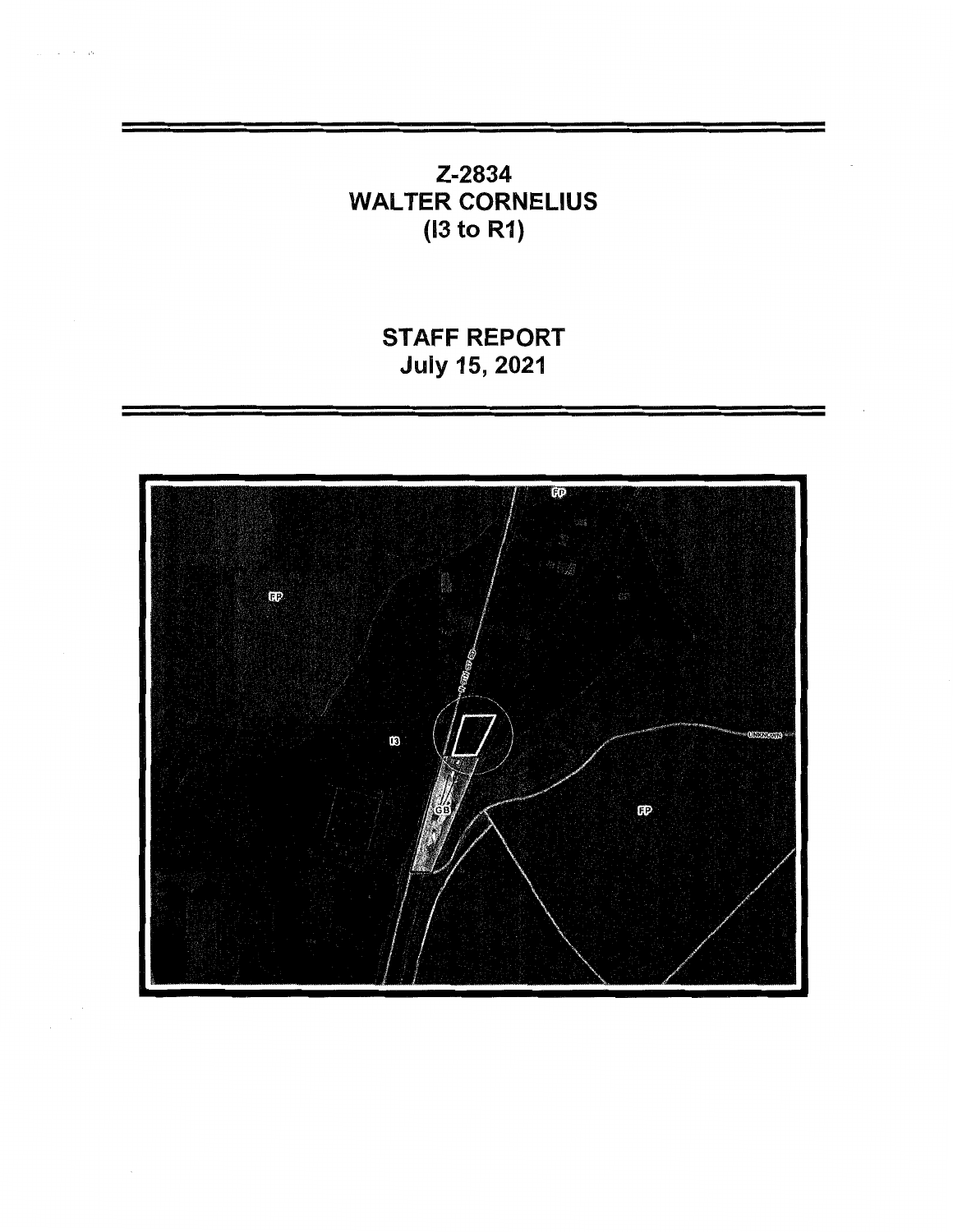### **Z-2834 WALTER** CORNELIUS l3 to R1

**Staff Report July** 15, **2021** 

#### **REQUEST MADE, PROPOSED USE, LOCATION:**

**Petitioner,** who is also the owner, is requesting a rezone **from** I3 to R1 for a 0.31 acre tract located along the **east** side of North 9th **Street** Road **just east** of the Community Corrections facility. The site was **most** recently **used** for **petitioner's** business, a roofing company. The owner would like to rezone the property because prospective buyers desire to use **this** land residentially. An old **schoolhouse, dating** from 1889 per the County Assessor's **records, occupies this** land and had been converted for the roofing **business.**  The **site** is commonly known as 2839 North 9'" Street Road, Fairfield, Longlois Reserve (W1/2) 23-4.

#### ZONING **HISTORY** AND AREA **ZONING PATTERNS:**

The earliest zoning **maps** for **this** area show **Industrial** zoning extending **north** to where it is surrounded by Flood Plain zoning associated with the Wabash River. Other **than** a 1998 rezone when the adjoining parcel to the **south** was **rezoned** to GB (Z-1795), no rezones have occurred in the immediate area.

#### AREA LAND USE **PATTERNS:**

A small brick building **constructed** in 1860 is located **on-site.** It is thought **this** was originally **constructed** as a schoolhouse known as Sand **Ridge** School or Ostheimer School. Most recently the building was **used** by petitioner for a roofing **business.** Staff believes **that** the building was used as a dwelling for many years based on the homestead exemptions on the property in the **1980's.** In 2016, the current owner **bought** the **property,**  cleaned out the brush **that** surrounded the building and converted it to a commercial space for his contracting **business.** 

The east **side** of the property abuts the CSX railroad tracks with the now capped landfill for Tippecanoe County **just** beyond. North of the property is the historic Davis-Higman cemetery (dating back to 1802). South of the **site** is a commercial property **used** by Mobile Wash Xpress. West across North 9<sup>th</sup> is the Tippecanoe County Community Corrections Center.

#### **TRAFFIC** AND **TRANSPORTATION:**

The **site** is located along North 9th **Street** Road, which is classified as an urban secondary arterial by the adopted *Thoroughfare Plan.* Traffic counts taken in 2018 **indicate** that **9,654** vehicles **pass** this **site** daily.